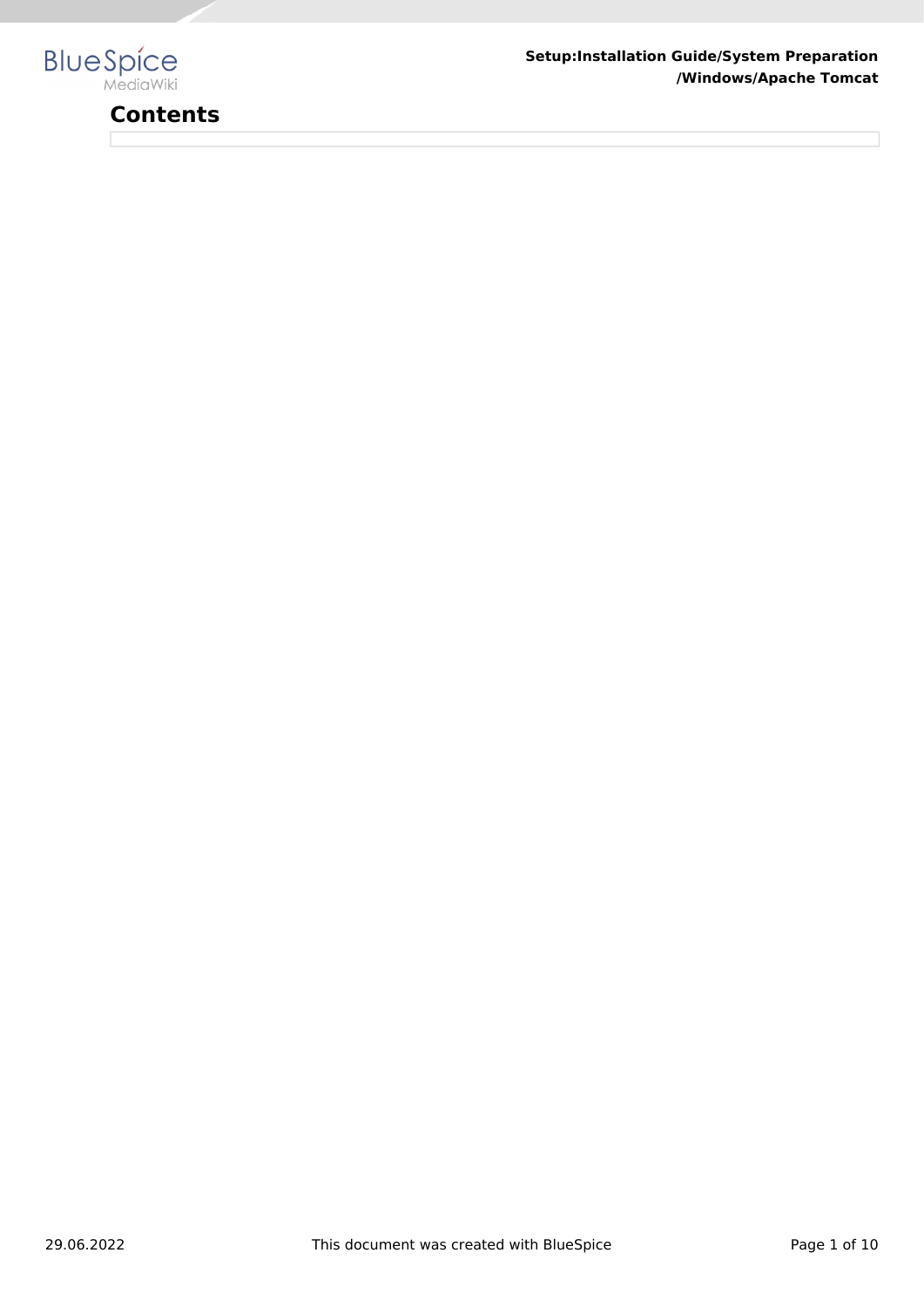

## Contents

| 2 Installing Apache Tomcat (1111) 2010) 4 (1212) 4 (1212) 4 (1213) 4 (1214) 4 (1214) 4 (1214) 4 (1214) 4 (1214) 4 (1214) 4 (1214) 4 (1214) 4 (1214) 4 (1214) 4 (1214) 4 (1214) 4 (1214) 4 (1214) 4 (1214) 4 (1214) 4 (1214) 4  |  |
|--------------------------------------------------------------------------------------------------------------------------------------------------------------------------------------------------------------------------------|--|
|                                                                                                                                                                                                                                |  |
|                                                                                                                                                                                                                                |  |
| 5 Installing the web apps (a) and the material contract of the state of the state of the state of the state of the state of the state of the state of the state of the state of the state of the state of the state of the sta |  |
|                                                                                                                                                                                                                                |  |
|                                                                                                                                                                                                                                |  |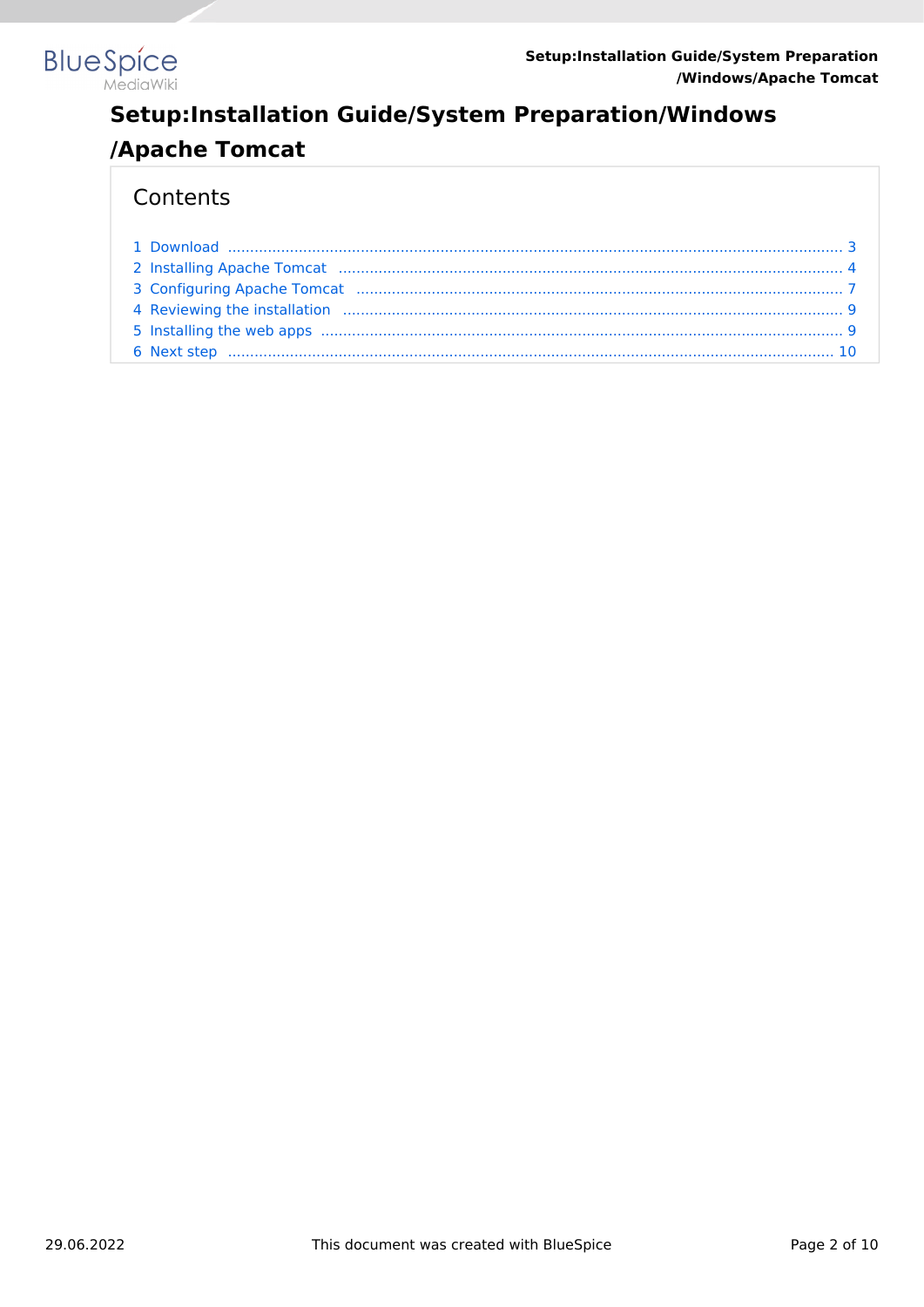



**Apache Tomcat is required for the PDF export. The following steps are optional and only required if you want to use this service in your BlueSpice installation.**



**Operation of Apache Tomcat requires [OpenJDK.](https://en.wiki.bluespice.com/wiki/Setup:Installation_Guide/System_Preparation/Windows/OpenJDK) If you have not installed it, follow the link above.**

# <span id="page-2-0"></span>Download

Open the [official download page](http://tomcat.apache.org/) (1) in your browser and go to the version 10 (2) download page.



Download the "32-bit/64-bit Windows Service Installer"

|                                                                                            | 企 众 徽 ●<br>https://tomcat.apache.org/download-90.cqi<br>$\Omega$ +<br>$- 0$<br>Search                                                                                                                                                                                                                                                                                                                                   |  |
|--------------------------------------------------------------------------------------------|-------------------------------------------------------------------------------------------------------------------------------------------------------------------------------------------------------------------------------------------------------------------------------------------------------------------------------------------------------------------------------------------------------------------------|--|
| Apache Tomcat® - Apache X<br>Taglibs                                                       |                                                                                                                                                                                                                                                                                                                                                                                                                         |  |
| Mayen Plugin                                                                               | <b>Quick Navigation</b>                                                                                                                                                                                                                                                                                                                                                                                                 |  |
| <b>Download</b><br>Which version?<br>Tomcat 9                                              | KEYS   9.0.16   Browse   Archives                                                                                                                                                                                                                                                                                                                                                                                       |  |
| Tomcat 8                                                                                   | <b>Release Integrity</b>                                                                                                                                                                                                                                                                                                                                                                                                |  |
| Tomcat 7<br><b>Tomcat Connectors</b><br><b>Tomcat Native</b><br>Taglibs<br><b>Archives</b> | You must verify the integrity of the downloaded files. We provide OpenPGP signatures for every release file. This signature should be matched against<br>the KEYS file which contains the OpenPGP keys of Tomcat's Release Managers. We also provide SHA-512 checksums for every release file. After you<br>download the file, you should calculate a checksum for your download, and make sure it is the same as ours. |  |
| <b>Documentation</b>                                                                       | <b>Mirrors</b>                                                                                                                                                                                                                                                                                                                                                                                                          |  |
| Tomcat 9.0<br>Tomcat 8.5<br>Tomcat 7.0                                                     | You are currently using http://www.gutscheine.org/mirror/apache/. If you encounter a problem with this mirror, please select another mirror. If all<br>mirrors are failing, there are backup mirrors (at the end of the mirrors list) that should be available.                                                                                                                                                         |  |
| <b>Tomcat Connectors</b><br><b>Tomcat Native</b><br>Wiki                                   | Other mirrors: http://apache.lauf-forum.at/<br>$\checkmark$<br>Change                                                                                                                                                                                                                                                                                                                                                   |  |
| Migration Guide<br>Presentations                                                           | 9.0.16                                                                                                                                                                                                                                                                                                                                                                                                                  |  |
| Problems?                                                                                  | Please see the README file for packaging information. It explains what every distribution contains.                                                                                                                                                                                                                                                                                                                     |  |
| Security Reports<br>Find help                                                              | <b>Binary Distributions</b>                                                                                                                                                                                                                                                                                                                                                                                             |  |
| <b>FAQ</b><br>Mailing Lists<br><b>Bug Database</b><br><b>IRC</b>                           | - Core:<br>· zip (pgp, sha512)<br>$\cdot$ tar.gz (pgp, sha512)<br>- 32-bit Windows zip (pgp, sha512)                                                                                                                                                                                                                                                                                                                    |  |
| <b>Get Involved</b><br>Overview                                                            | . 64-bit Windows zip (pgp, sha512)<br>- 32-bit/64-bit Windows Service Installer rogp, sha512)                                                                                                                                                                                                                                                                                                                           |  |
| Source code<br>Buildbot<br>Tools                                                           | · Full documentation:<br>$\cdot$ tar.gz (pgp, sha512)<br>· Deplover:                                                                                                                                                                                                                                                                                                                                                    |  |
| Media                                                                                      | · zip (pgp, sha512)<br>$\tan qz$ (pqp, sha512)                                                                                                                                                                                                                                                                                                                                                                          |  |
| Twitter<br>YouTube                                                                         | · Embedded:<br>• tar.gz (pgp, sha512)                                                                                                                                                                                                                                                                                                                                                                                   |  |
| Blog                                                                                       | $-$ zip (pqp, sha512)                                                                                                                                                                                                                                                                                                                                                                                                   |  |

**Please note that the download on your Windows server with Internet Explorer only works if you have configured the Internet Explorer Advanced Security Settings in the Server Manager. Please refer to the technical documentation from Microsoft.**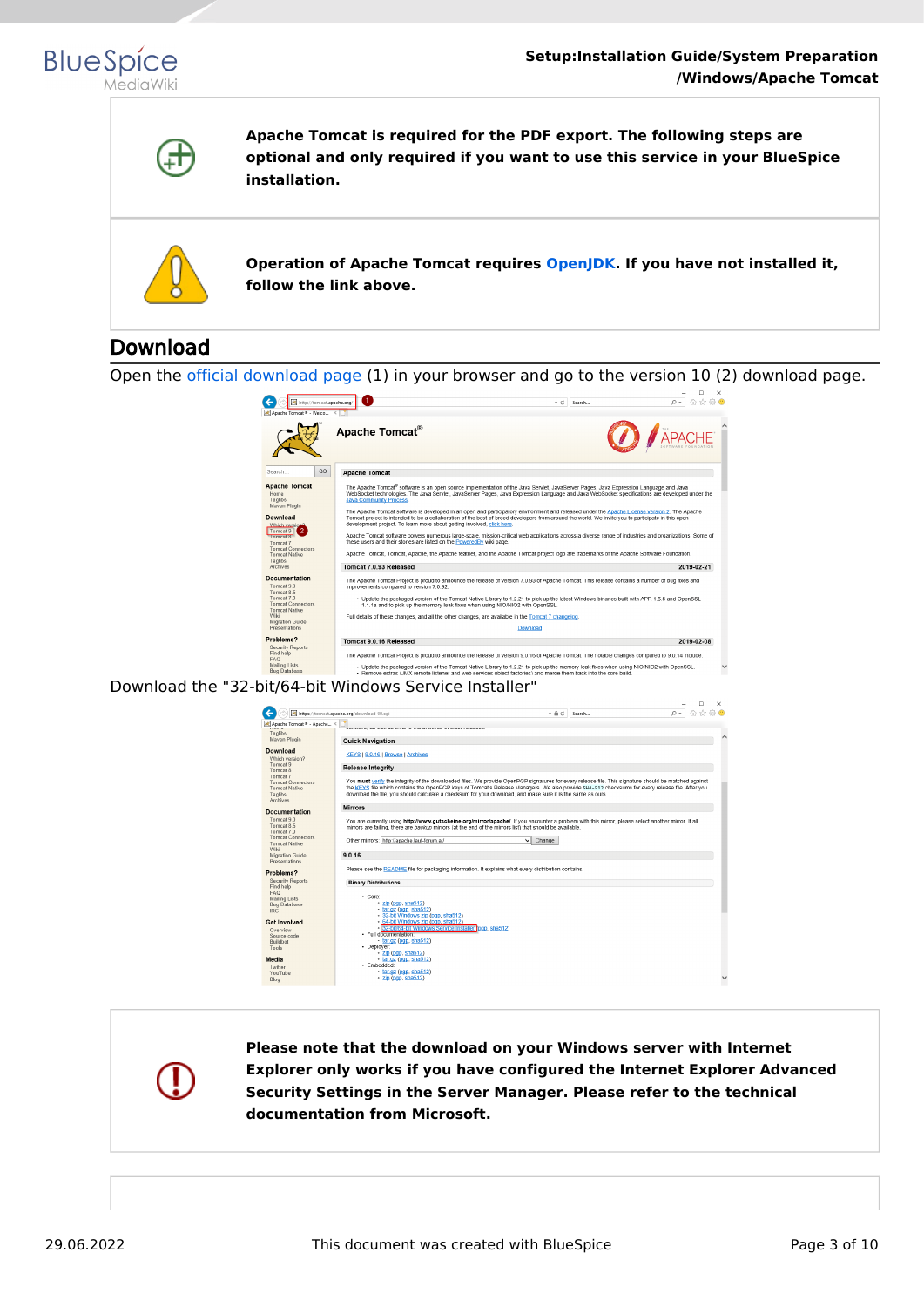



**This guide uses version 9.0.16 of Apache Tomcat and is just an example of the latest version that you can download at the time of installation.**

# <span id="page-3-0"></span>Installing Apache Tomcat

Open the downloaded file "apache-tomcat-10.0.12.exe". Start the installation by clicking "Next >":

Nullsoft Install System v3.04 -



Click "Next >":

 $<$  Back

I Agree

Cancel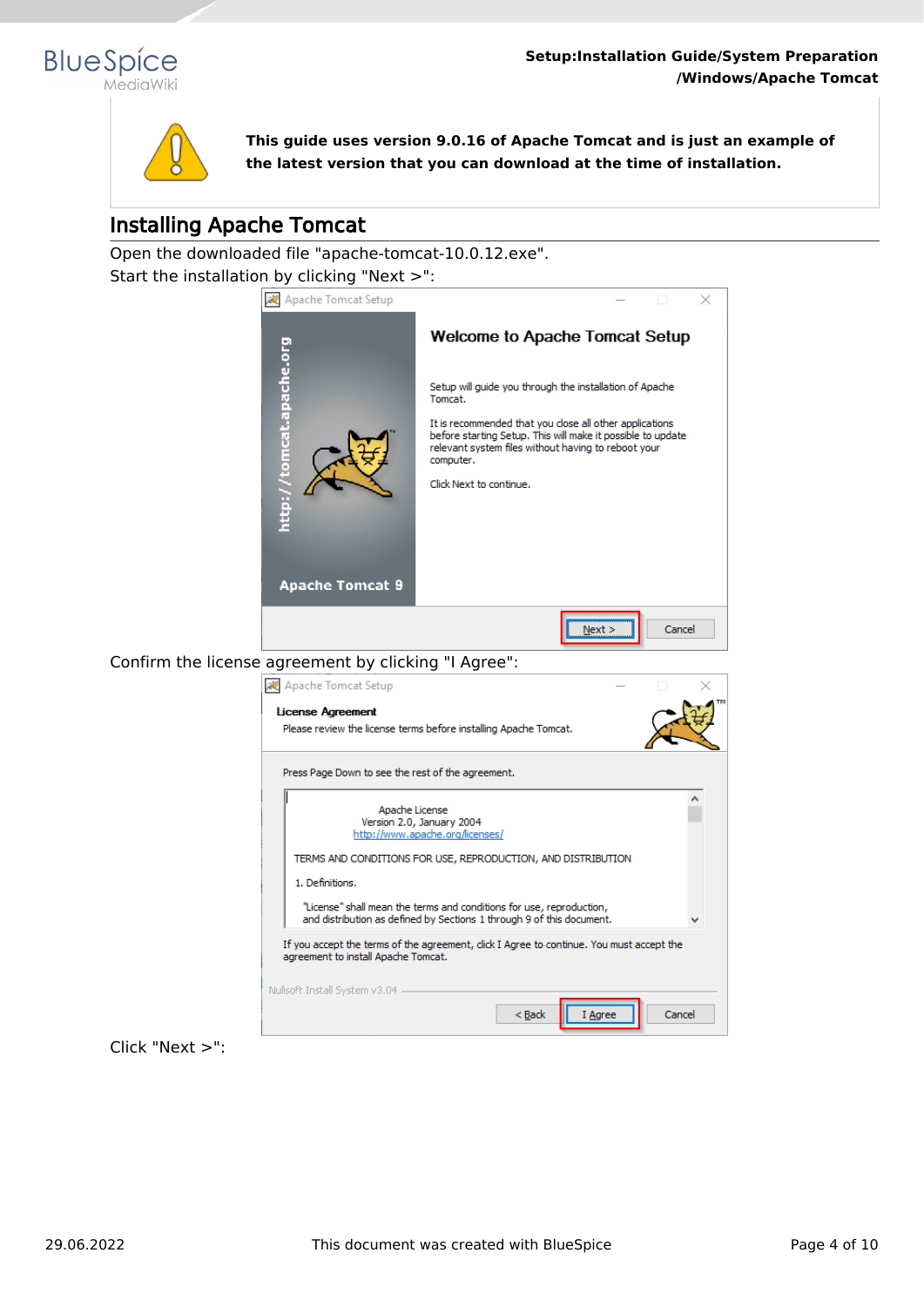

| Apache Tomcat Setup                                                                     |                                                                                             |                                                                                   |        |  |  |  |  |  |
|-----------------------------------------------------------------------------------------|---------------------------------------------------------------------------------------------|-----------------------------------------------------------------------------------|--------|--|--|--|--|--|
| <b>Choose Components</b><br>Choose which features of Apache Tomcat you want to install. |                                                                                             |                                                                                   |        |  |  |  |  |  |
| install. Click Next to continue.                                                        | Check the components you want to install and uncheck the components you don't want to       |                                                                                   |        |  |  |  |  |  |
| Select the type of install:                                                             |                                                                                             |                                                                                   |        |  |  |  |  |  |
| Or, select the optional<br>components you wish to<br>install:                           | Tomcat<br>√ Start Menu Items<br>Documentation<br>Manager<br><b>Host Manager</b><br>Examples | Description<br>Position your mouse<br>over a component to<br>see its description. |        |  |  |  |  |  |
| Space required: 13.2 MB                                                                 |                                                                                             |                                                                                   |        |  |  |  |  |  |
| Nullsoft Install System v3.04                                                           | $<$ Back                                                                                    | Next >                                                                            | Cancel |  |  |  |  |  |

## Click "Next >" again:

| All Apache Tomcat Setup: Configuration Options |                  |             |      | ×      |  |
|------------------------------------------------|------------------|-------------|------|--------|--|
| Configuration<br>Tomcat basic configuration.   |                  |             |      |        |  |
| Server Shutdown Port                           |                  | 8005        |      |        |  |
| HTTP/1.1 Connector Port                        |                  | 8080        |      |        |  |
| Windows Service Name                           |                  | Tomcat9     |      |        |  |
| Create shortcuts for all users                 |                  |             |      |        |  |
| Tomcat Administrator Login<br>(optional)       | <b>User Name</b> |             |      |        |  |
|                                                | Password         |             |      |        |  |
|                                                | Roles            | manager-gui |      |        |  |
| Nullsoft Install System v3.04                  |                  |             |      |        |  |
|                                                |                  | $Back$      | Next | Cancel |  |

Select (1) the home directory of your [OpenJDK Installation](https://en.wiki.bluespice.com/wiki/Setup:Installation_Guide/System_Preparation/Windows/OpenJDK) (2) and click "Next>" (3):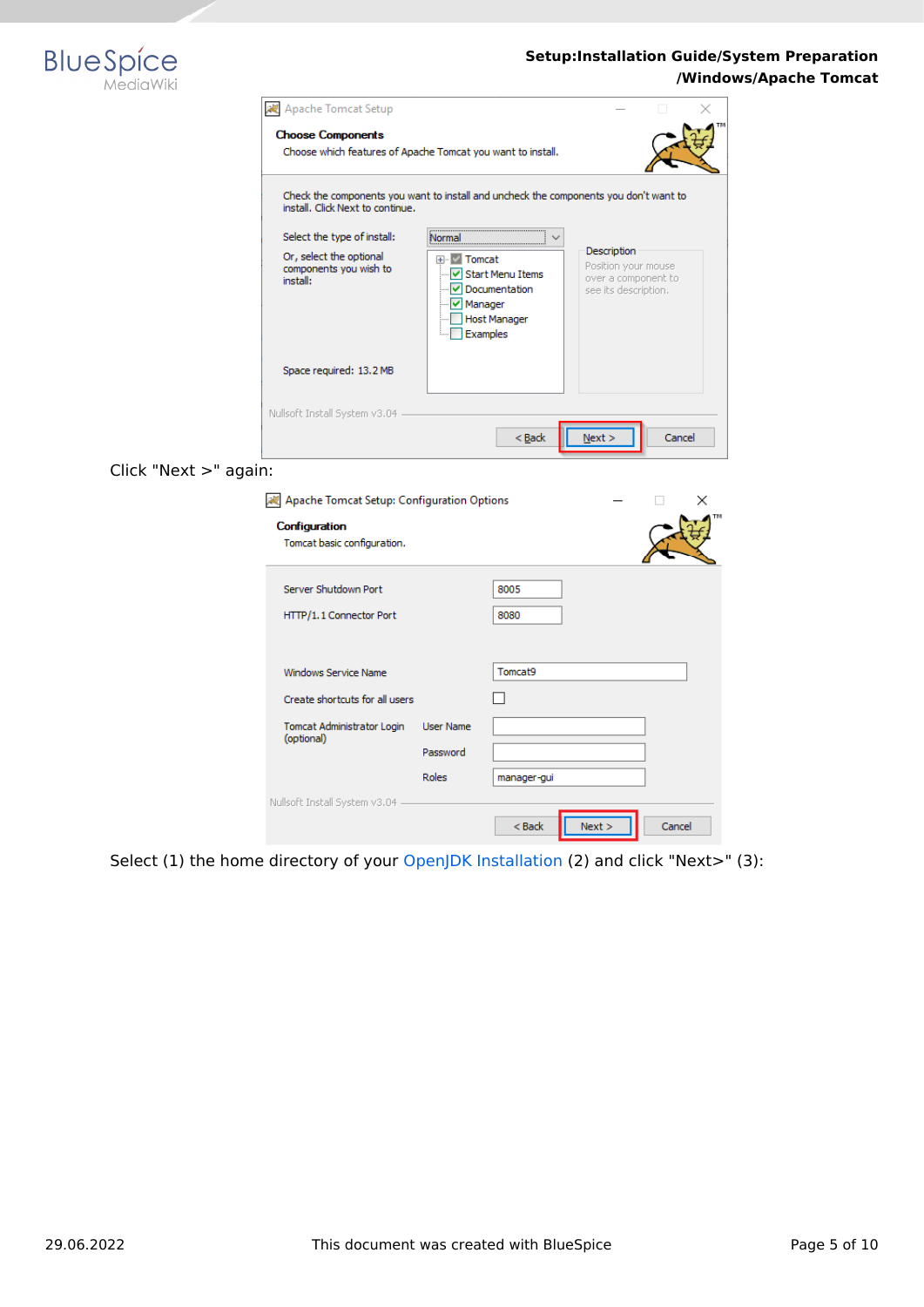

|                                       | <b>人</b> Apache Tomcat Setup                                                           |                                                                                                                                                                                 |                                                                                   |
|---------------------------------------|----------------------------------------------------------------------------------------|---------------------------------------------------------------------------------------------------------------------------------------------------------------------------------|-----------------------------------------------------------------------------------|
|                                       | <b>Choose Components</b>                                                               |                                                                                                                                                                                 |                                                                                   |
|                                       |                                                                                        | Choose which features of Apache Tomcat you want to install.                                                                                                                     |                                                                                   |
|                                       |                                                                                        |                                                                                                                                                                                 |                                                                                   |
|                                       | install. Click Next to continue.                                                       | Check the components you want to install and uncheck the components you don't want to                                                                                           |                                                                                   |
|                                       | Select the type of install:                                                            | Normal                                                                                                                                                                          |                                                                                   |
|                                       | Or, select the optional<br>components you wish to<br>install:                          | ⊞ √ Tomcat<br>- V Start Menu Items<br>v Documentation<br>Manager<br>Host Manager<br>Examples                                                                                    | Description<br>Position your mouse<br>over a component to<br>see its description. |
|                                       | Space required: 13.2 MB                                                                |                                                                                                                                                                                 |                                                                                   |
|                                       |                                                                                        |                                                                                                                                                                                 |                                                                                   |
|                                       | Nullsoft Install System v3.04 -                                                        |                                                                                                                                                                                 |                                                                                   |
|                                       |                                                                                        |                                                                                                                                                                                 |                                                                                   |
|                                       |                                                                                        | $Back$                                                                                                                                                                          | Next<br>Cancel                                                                    |
| <b>Start the Tomcat Installation:</b> |                                                                                        |                                                                                                                                                                                 |                                                                                   |
|                                       | Apache Tomcat Setup                                                                    |                                                                                                                                                                                 |                                                                                   |
|                                       |                                                                                        |                                                                                                                                                                                 |                                                                                   |
|                                       | <b>Choose Install Location</b><br>Choose the folder in which to install Apache Tomcat. |                                                                                                                                                                                 |                                                                                   |
|                                       |                                                                                        |                                                                                                                                                                                 |                                                                                   |
|                                       |                                                                                        | Setup will install Apache Tomcat in the following folder. To install in a different folder, click<br>Browse and select another folder. Click Install to start the installation. |                                                                                   |
|                                       | <b>Destination Folder</b><br>Space required: 13.2 MB                                   | C: Program Files \Apache Software Foundation \Tomcat 9.0                                                                                                                        | Browse                                                                            |
|                                       | Space available: 47.0 GB                                                               |                                                                                                                                                                                 |                                                                                   |
|                                       |                                                                                        |                                                                                                                                                                                 |                                                                                   |
|                                       | Nullsoft Install System v3.04                                                          | $Back$                                                                                                                                                                          | <b>Install</b><br>Cancel                                                          |

At the end of the installation, leave both preselected checkboxes (1) and finish the setup (2)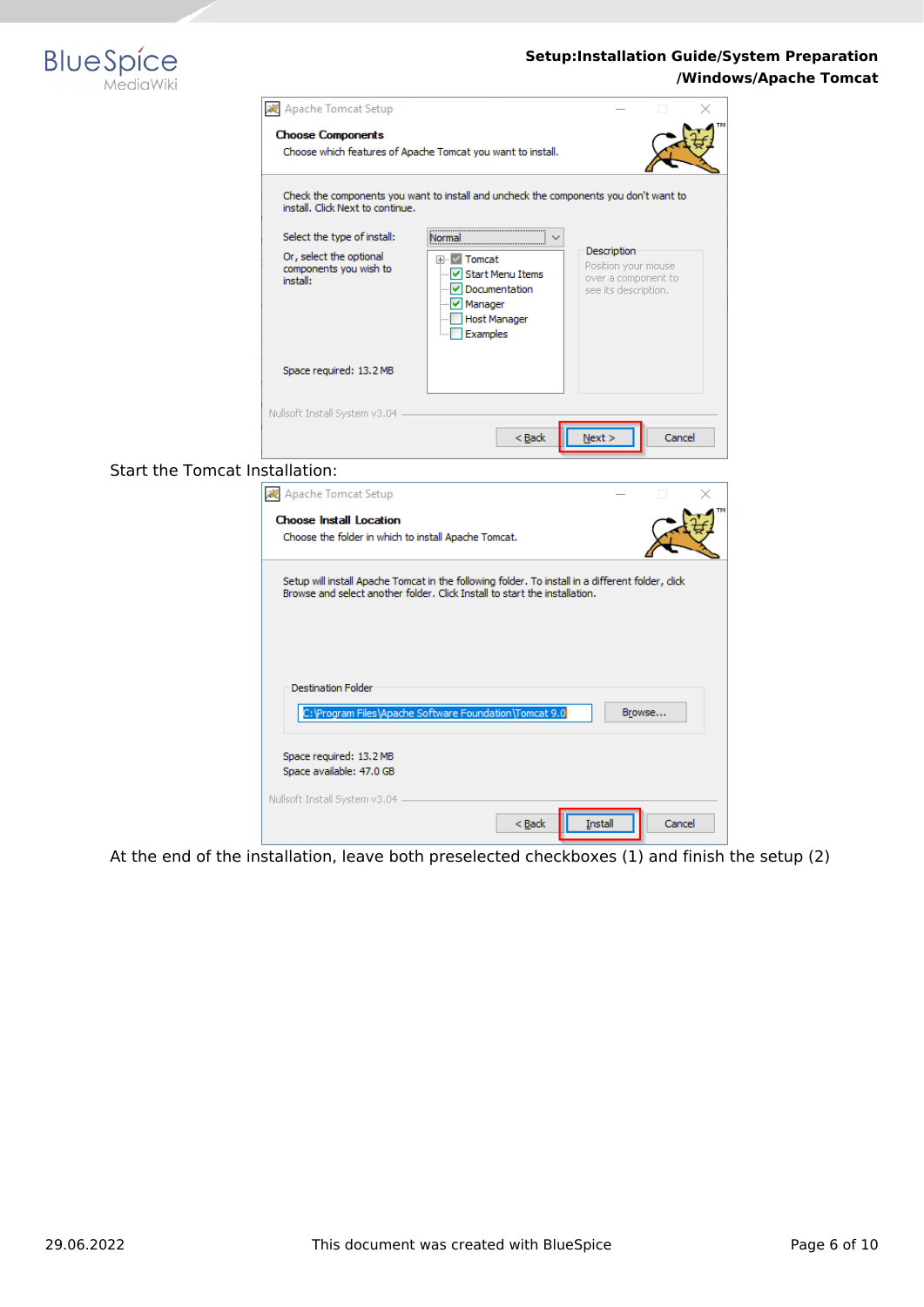



# <span id="page-6-0"></span>Configuring Apache Tomcat

Change to the installation directory of Tomcat. By default, you can find it at  $C:\PP$ rogram Files\Apache Software Foundation\Tomcat 9.0\conf .

Open the context.xml file in a text editor and replace the one-time line

<Context>

#### with

<Context mapperContextRootRedirectEnabled="true">

| *C:\Program Files\Apache Software Foundation\Tomcat 9.0\conf\context.xml - Notepad++ [Administrator]                                                                                                                                                                                                                                                                                                                                                                                                                                                                                                                                                            | п | $\times$ |
|-----------------------------------------------------------------------------------------------------------------------------------------------------------------------------------------------------------------------------------------------------------------------------------------------------------------------------------------------------------------------------------------------------------------------------------------------------------------------------------------------------------------------------------------------------------------------------------------------------------------------------------------------------------------|---|----------|
| File Edit Search View Encoding Language Settings Tools Macro Run Plugins Window ?                                                                                                                                                                                                                                                                                                                                                                                                                                                                                                                                                                               |   |          |
|                                                                                                                                                                                                                                                                                                                                                                                                                                                                                                                                                                                                                                                                 |   |          |
|                                                                                                                                                                                                                                                                                                                                                                                                                                                                                                                                                                                                                                                                 |   |          |
| El context.xml E3                                                                                                                                                                                                                                                                                                                                                                                                                                                                                                                                                                                                                                               |   |          |
| xml version="1.0" encoding="UTF-8"?                                                                                                                                                                                                                                                                                                                                                                                                                                                                                                                                                                                                                             |   |          |
| <b>Ekt--</b>                                                                                                                                                                                                                                                                                                                                                                                                                                                                                                                                                                                                                                                    |   |          |
| $\mathcal{R}$<br>Licensed to the Apache Software Foundation (ASF) under one or more                                                                                                                                                                                                                                                                                                                                                                                                                                                                                                                                                                             |   |          |
| contributor license agreements. See the NOTICE file distributed with<br>$\overline{a}$                                                                                                                                                                                                                                                                                                                                                                                                                                                                                                                                                                          |   |          |
| this work for additional information regarding convright ownership.<br>ĸ,                                                                                                                                                                                                                                                                                                                                                                                                                                                                                                                                                                                       |   |          |
| The ASF licenses this file to You under the Apache License. Version 2.0<br>6                                                                                                                                                                                                                                                                                                                                                                                                                                                                                                                                                                                    |   |          |
| $\overline{7}$<br>(the "License"); you may not use this file except in compliance with                                                                                                                                                                                                                                                                                                                                                                                                                                                                                                                                                                          |   |          |
| the License. You may obtain a copy of the License at<br>$\mathsf{R}$                                                                                                                                                                                                                                                                                                                                                                                                                                                                                                                                                                                            |   |          |
| $\mathbf{Q}$                                                                                                                                                                                                                                                                                                                                                                                                                                                                                                                                                                                                                                                    |   |          |
| 10<br>http://www.apache.org/licenses/LICENSE-2.0                                                                                                                                                                                                                                                                                                                                                                                                                                                                                                                                                                                                                |   |          |
| 11                                                                                                                                                                                                                                                                                                                                                                                                                                                                                                                                                                                                                                                              |   |          |
| 12<br>Unless required by applicable law or agreed to in writing, software                                                                                                                                                                                                                                                                                                                                                                                                                                                                                                                                                                                       |   |          |
| distributed under the License is distributed on an "AS IS" BASIS.<br>13                                                                                                                                                                                                                                                                                                                                                                                                                                                                                                                                                                                         |   |          |
| 14<br>WITHOUT WARRANTIES OR CONDITIONS OF ANY KIND, either express or implied.                                                                                                                                                                                                                                                                                                                                                                                                                                                                                                                                                                                  |   |          |
| 15<br>See the License for the specific language governing permissions and                                                                                                                                                                                                                                                                                                                                                                                                                                                                                                                                                                                       |   |          |
| limitations under the License.<br>16                                                                                                                                                                                                                                                                                                                                                                                                                                                                                                                                                                                                                            |   |          |
| 17                                                                                                                                                                                                                                                                                                                                                                                                                                                                                                                                                                                                                                                              |   |          |
| 18<br>The contents of this file will be loaded for each web application -->                                                                                                                                                                                                                                                                                                                                                                                                                                                                                                                                                                                     |   |          |
| Econtext mapperContextRootRedirectEnabled="true"><br>19                                                                                                                                                                                                                                                                                                                                                                                                                                                                                                                                                                                                         |   |          |
| 20                                                                                                                                                                                                                                                                                                                                                                                                                                                                                                                                                                                                                                                              |   |          |
| 21<br>Default set of monitored resources. If one of these changes, the<br><math>--</math></td><td></td><td></td></tr><tr><td>22<br><!-- web application will be reloaded.<br><math>-5</math></td><td></td><td></td></tr><tr><td><WatchedResource>WEB-INF/web.xml</WatchedResource><br>23</td><td></td><td></td></tr><tr><td><WatchedResource>WEB-INF/tomcat-web.xml</WatchedResource><br>24</td><td></td><td></td></tr><tr><td>25<br><WatchedResource>\${catalina.base}/conf/web.xml</WatchedResource></td><td></td><td></td></tr><tr><td>26</td><td></td><td></td></tr><tr><td>27<br><!-- Uncomment this to disable session persistence across Tomcat restarts |   |          |
| 28<br>$2 + 1 = 1$                                                                                                                                                                                                                                                                                                                                                                                                                                                                                                                                                                                                                                               |   |          |
| 29<br><manager pathname=""></manager>                                                                                                                                                                                                                                                                                                                                                                                                                                                                                                                                                                                                                           |   |          |
| 30<br>$--$                                                                                                                                                                                                                                                                                                                                                                                                                                                                                                                                                                                                                                                      |   |          |
| 31<br>                                                                                                                                                                                                                                                                                                                                                                                                                                                                                                                                                                                                                                                          |   |          |
| 32                                                                                                                                                                                                                                                                                                                                                                                                                                                                                                                                                                                                                                                              |   |          |

Save and close the file.

In the same directory, open the file server.xml in a text editor and make sure that the complete block

```
<Connector port="8080" protocol="HTTP/1.1"
... />
```
looks like this: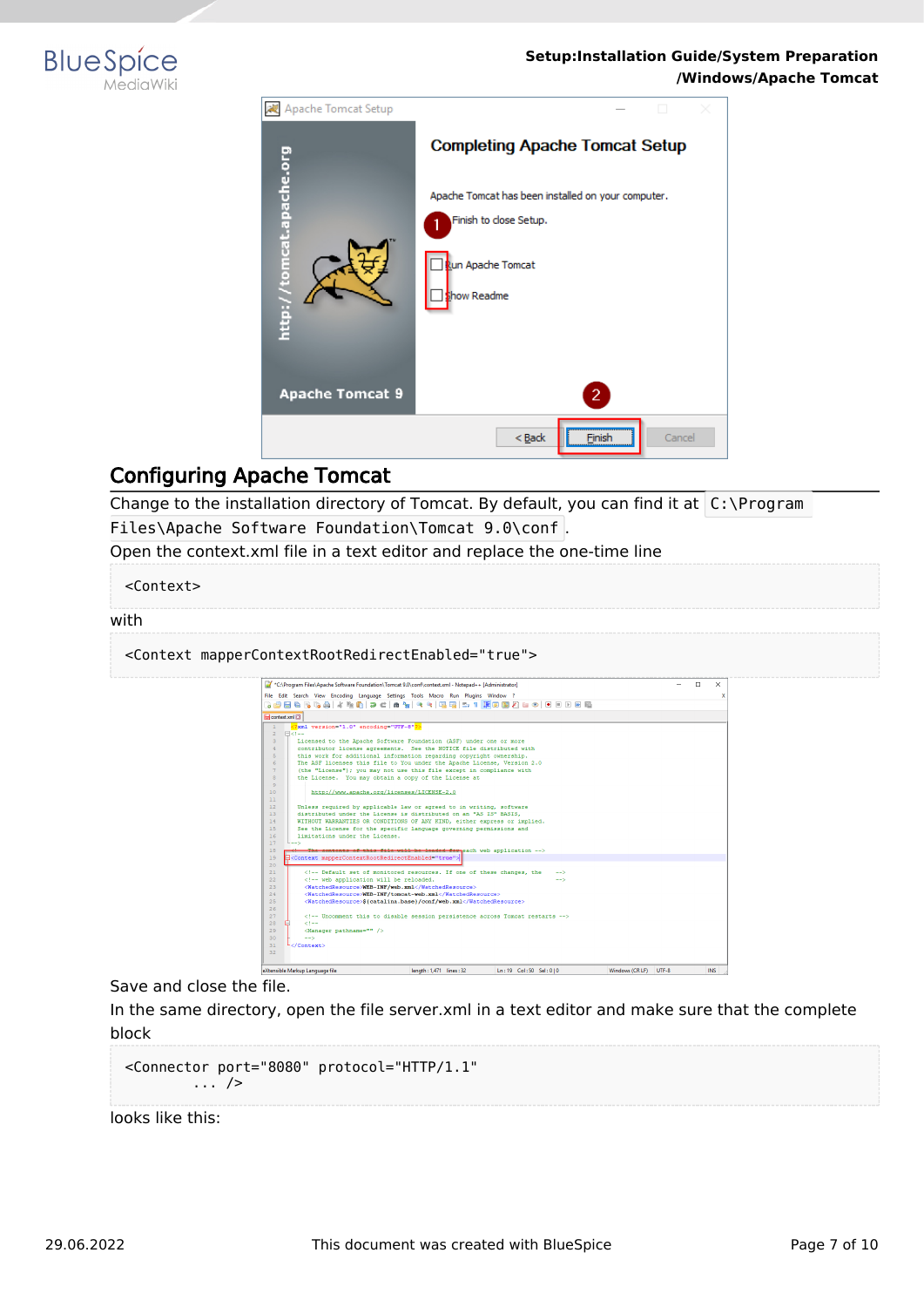#### <Connector port="8080" protocol="HTTP/1.1" connectionTimeout="20000" URIEncoding="UTF-8" redirectPort="8443" address="127.0.0.1" />

**BlueSpice** 

MediaWiki



Save and close the file. Find the entry "Configure Tomcat" in the start menu and open it:

| ≡                                         | Recently added                    | <b>Windows Server</b> |                              |                                         |
|-------------------------------------------|-----------------------------------|-----------------------|------------------------------|-----------------------------------------|
|                                           | Configure Tomcat                  |                       |                              |                                         |
|                                           | <b>Monitor Tomcat</b>             |                       |                              |                                         |
|                                           | H <sub>S</sub><br>HeidiSQL        | <b>Server Manager</b> | <b>Windows</b><br>PowerShell | <b>Windows</b><br><b>PowerShell ISE</b> |
|                                           | Expand $\vee$                     |                       |                              |                                         |
|                                           | #                                 | <b>Windows</b>        |                              | 空国                                      |
|                                           | $\checkmark$<br>$7 - Zip$<br>New  | Administrativ         | <b>Task Manager</b>          | <b>Control Panel</b>                    |
|                                           | A                                 |                       |                              |                                         |
|                                           | Apache Tomcat 9.0 Tomcat9<br>ᄉ    | Remote                | i 8                          | шI                                      |
|                                           | Configure Tomcat<br>飕<br>New      | Desktop               | <b>Event Viewer</b>          | <b>File Explorer</b>                    |
|                                           | <b>Monitor Tomcat</b><br>屎<br>New |                       |                              |                                         |
| $\begin{array}{c} \mathbf{R} \end{array}$ | Tomcat 9.0 Program Directory      |                       |                              |                                         |
| ∩                                         | D<br><b>Tomcat Documentation</b>  |                       |                              |                                         |
|                                           | Tomcat Home Page                  |                       |                              |                                         |
| Z                                         | <b>Tomcat Manager</b>             |                       |                              |                                         |
| ;⊗                                        | Welcome                           |                       |                              |                                         |
| ৩                                         | F<br>Eirofon                      |                       |                              |                                         |

Set "Startup type" to "Automatic" (1) and start Tomcat (2). Then exit the configuration console (3):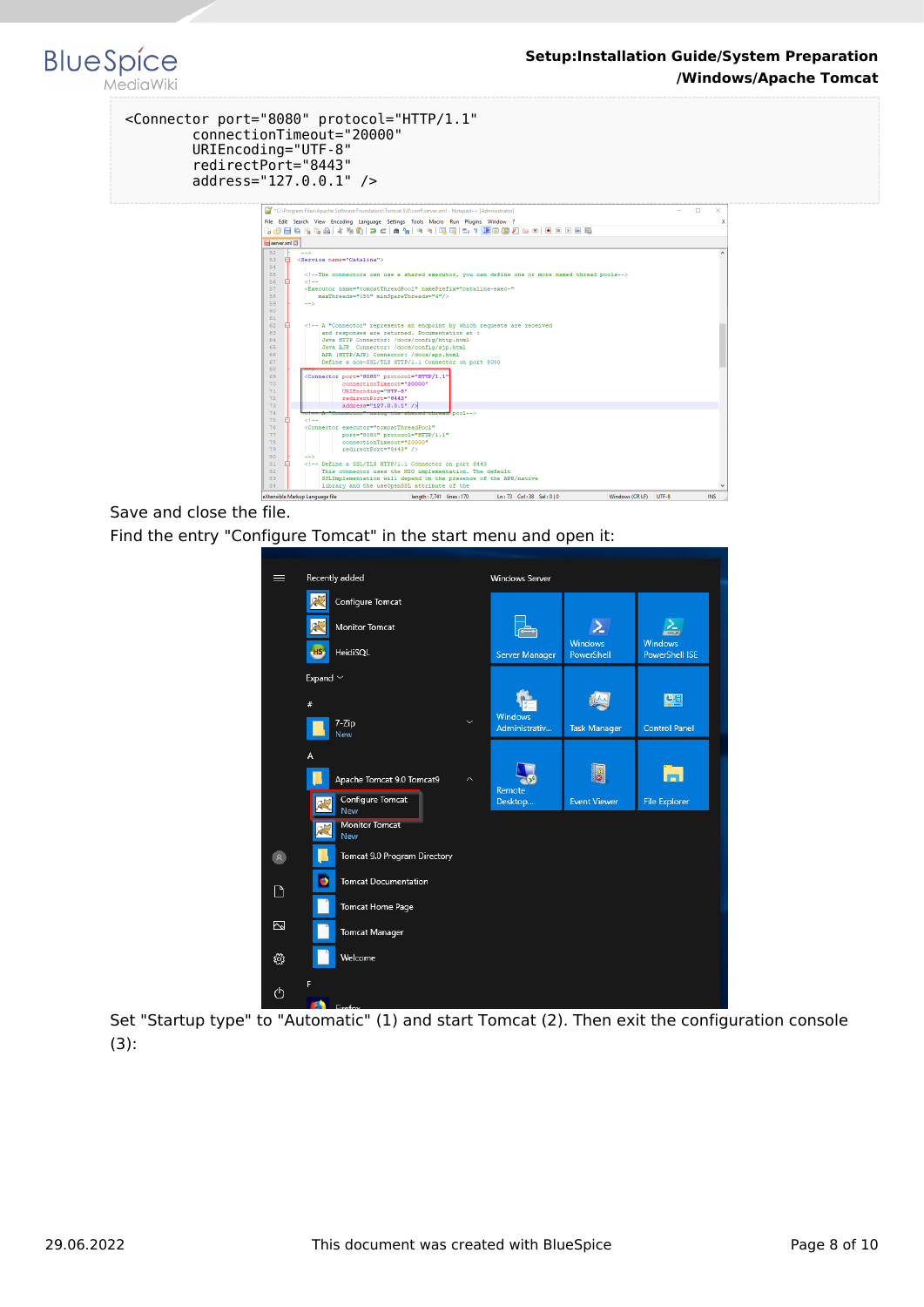

| Apache Tomcat 9.0 Tomcat9 Properties |                           |      |         |          |                                                                      |  |  |  |  |
|--------------------------------------|---------------------------|------|---------|----------|----------------------------------------------------------------------|--|--|--|--|
| General<br>Log On                    | Logging                   | Java | Startup | Shutdown |                                                                      |  |  |  |  |
| Service Name:                        | Tomcat9                   |      |         |          |                                                                      |  |  |  |  |
| Display name:                        | Apache Tomcat 9.0 Tomcat9 |      |         |          |                                                                      |  |  |  |  |
| Description:                         |                           |      |         |          | Apache Tomcat 9.0.16 Server - https://tomcat.apache                  |  |  |  |  |
| Path to executable:                  |                           |      |         |          |                                                                      |  |  |  |  |
|                                      |                           |      |         |          | "C:\Program Files\Apache Software Foundation\Tomcat 9.0\bin\Tomcat9. |  |  |  |  |
| Startup type:                        | Automatic                 |      |         |          |                                                                      |  |  |  |  |
|                                      |                           |      |         |          |                                                                      |  |  |  |  |
| Service Status:                      | Stopped                   |      |         |          |                                                                      |  |  |  |  |
|                                      |                           |      |         |          |                                                                      |  |  |  |  |
| Start                                | 2                         |      |         | Pause    | Restart                                                              |  |  |  |  |
|                                      |                           |      |         |          |                                                                      |  |  |  |  |
|                                      |                           |      |         |          |                                                                      |  |  |  |  |
|                                      |                           |      |         |          |                                                                      |  |  |  |  |
|                                      |                           |      |         |          |                                                                      |  |  |  |  |
|                                      |                           |      | ОΚ      | ъl       | <b>Apply</b>                                                         |  |  |  |  |

### <span id="page-8-0"></span>Reviewing the installation

To check if Tomcat is working correctly, open the address http://localhost:8080/ in a browser on the server.

You should now see the homepage of the Tomcat server:



### <span id="page-8-1"></span>Installing the web apps

[[File:{{{file}}} **Please unzip the installed BlueSpice folder and move the subfolder to C:** |center]] **\bluespice\var\www. Rename the folder to "w".**